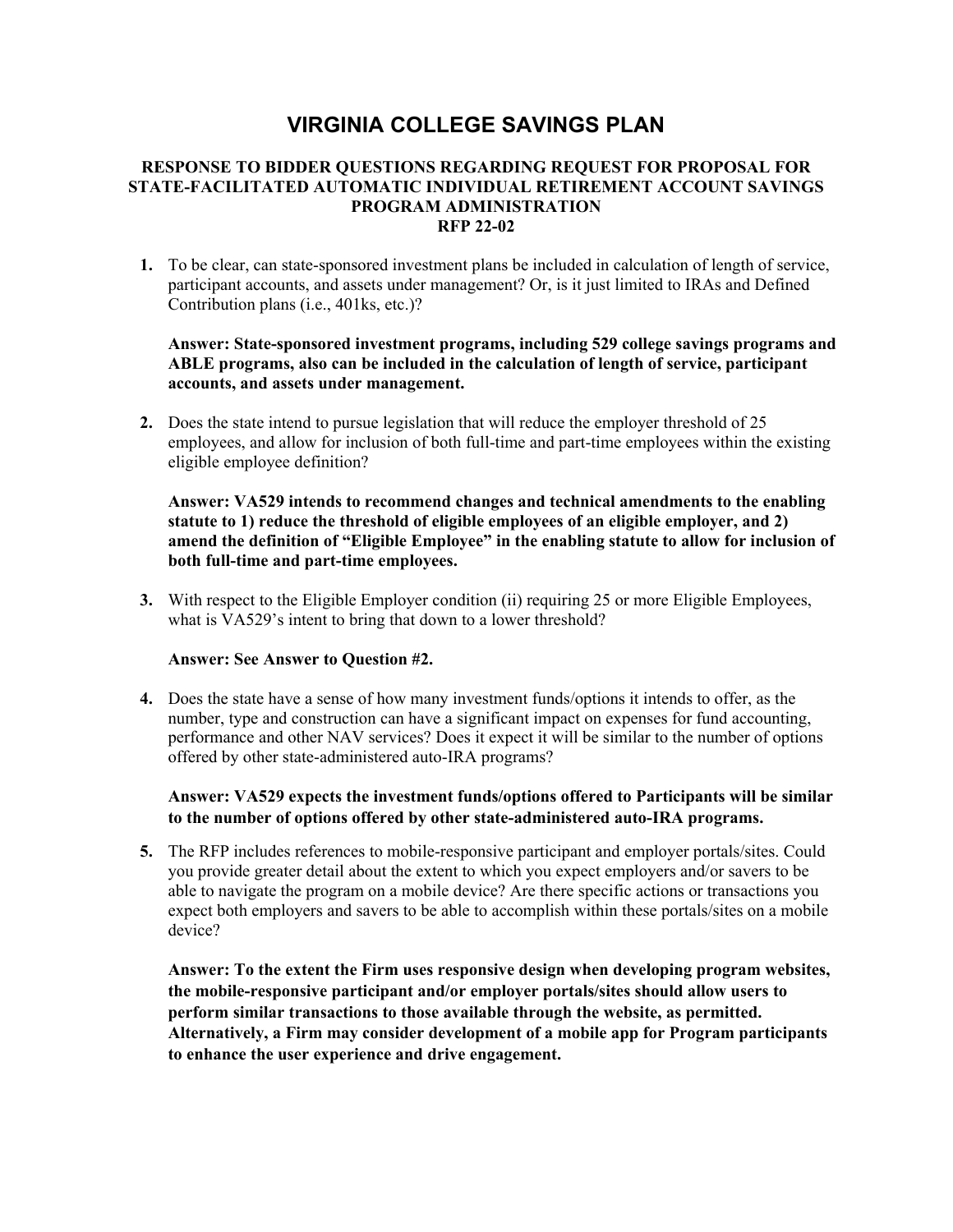**6.** The requirement for online chat exists in a few areas. Can you share what you would be looking for in a chat feature.

**Answer: Online chat is one of several methods listed to assist eligible employees and participants with servicing their account. For more information, see Account Servicing section on page 10 of RFP. Provided the other methods listed are available to participants, the lack of an online chat feature will not remove a bidder from consideration.** 

**7.** Are there specific roles & responsibilities that are being requested for marketing support?

**Answer: Although VA529 is interested in a collaborative approach to marketing and outreach activities, the Firm should identify all aspects of marketing support available to ensure the Program creates awareness, educates and promotes participation and creates a positive perception among employers and savers.** 

**8.** Section 4.3.2 #21 "Identify any payroll deduction processes that are done manually." By manual, do you mean employers who run payroll without the help of a payroll vendor? Or something else?

**Answer: To clarify, the reference is to employers who run payroll without the help of a payroll vendor or who use a payroll vendor that is not integrated with the Firm's system. Identify and describe the manual tasks that these employers must perform, if any, as well as any assistance provided by your Firm.** 

**9.** Will the data for mandated employers be sourced from a state agency? If so, which one, and have interdepartmental agreements been reached?

**Answer: Correct. The data relevant to identifying mandated employers shall be collected from the Virginia Employment Commission (VEC) or other state agencies, as applicable. The enabling statute establishes that procedures for receiving and providing information data for Program administration shall be collected from other state agencies, including the Department of Labor and Industry, the Department of Taxation, and the Virginia Employment Commission, as appropriate. It is the intent of the Program to pursue and/or have an interdepartmental agreement finalized with VEC by no later than June 30, 2022.** 

**10.** Please describe the development process and timeline for enforcement provisions related to this mandate (to ensure employer compliance).

**Answer: Although the enabling statute includes a provision for the development of enforcement mechanisms and penalties for noncompliance, as well as exploration and, as appropriate, establishment of incentives to encourage participation, the appropriate mechanism and/or agency to assume authority for enforcement has yet to be formalized.** 

**11.** Who is responsible for monitoring the 30-hours-per-week requirement for eligible employees? How will this requirement apply to individuals who may have varying schedules and may work over 30 hours some weeks but not others?

**Answer: Although the requirements and procedures have yet to be formalized, VA529, as Program sponsor, shall establish the requirements, procedures and appropriate enforcement and oversight mechanisms necessary for the effective monitoring of this requirement to the extent that determination of employee eligibility and participation in the**